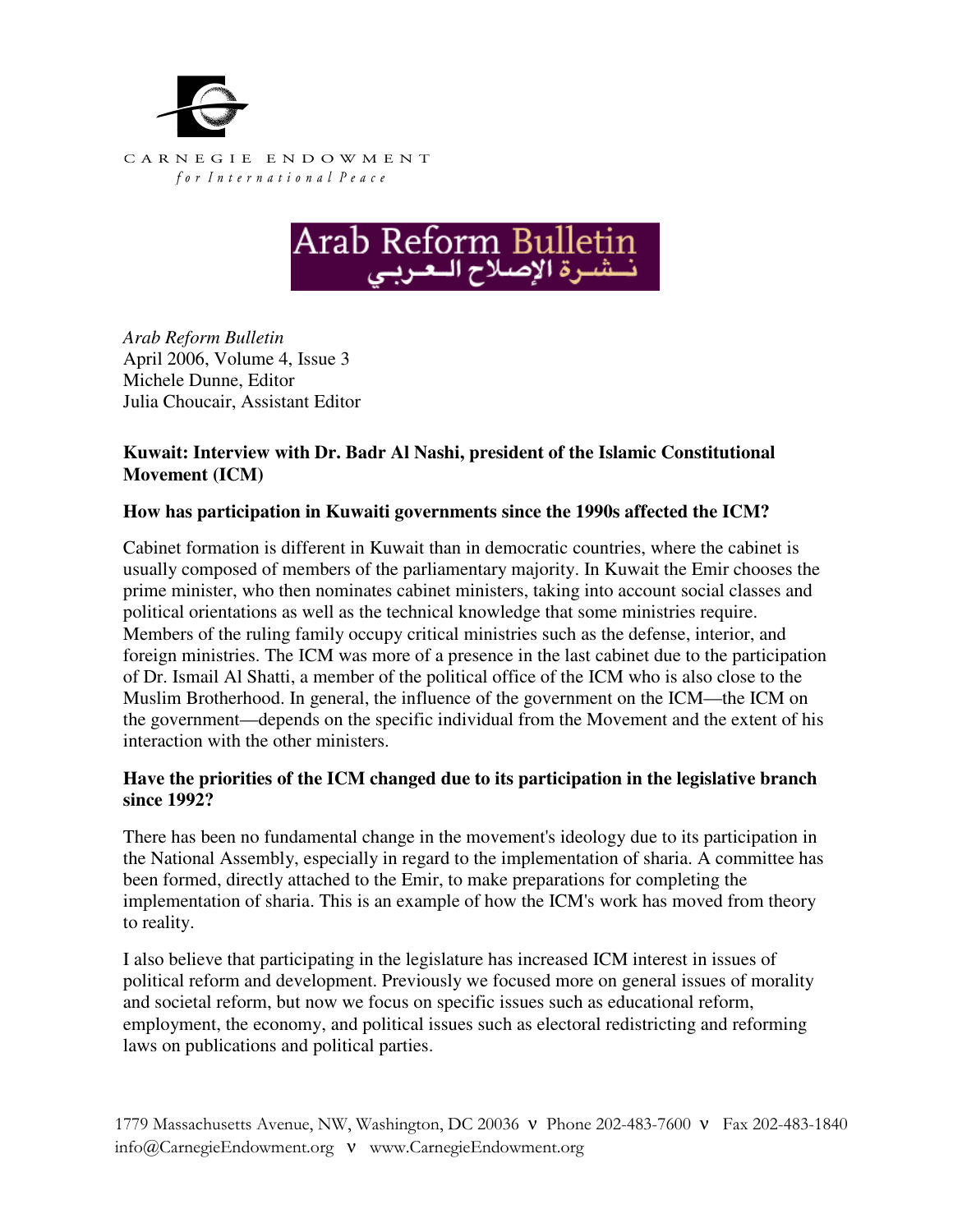### **How do you view relations and prospects for cooperation between the ICM and nonreligious political groups?**

A national dialogue continues between the ICM and liberal groups, with all issues on the table. All political forces in Kuwait agreed months ago on a list of issues including reforming the electoral system, amending the publications law, passing a law of political assembly, and reforming the judicial system. In fact, the publications law has now been amended and an electoral redistricting law is under discussion by the National Assembly

The issues that the ICM and liberal groups disagree about are the application of sharia and personal freedoms. Liberal groups oppose complete implementation of sharia, while the ICM, Salafist Movement, and Shiite National Islamic Alliance support gradual Islamization of laws, which will affirm the social and moral values called for by Islam. This is not discussed as an issue of potential cooperation with liberals who believe, for example, that the segregation of sexes in the university imposes a limitation on society.

# **On which issues does the ICM focus regarding the application of sharia?**

We primarily focus on the moral issues and the Islamization of laws, specifically those laws that affirm the Islamic identity and values of Kuwaiti society. Among the most significant examples are: the amendment of Article 79 of the constitution that prohibits the passage of any law that contradicts sharia; the enactment of a law of Islamic punishment; the law of zakat (charitable contributions) and philanthropy; a law for fighting drugs; and other laws related to the socialization of children

There is a clear consensus among the deputies of the National Assembly as well as the Shiite, Salafist and tribal groups and various segments of the population on the application of sharia. This consensus does not include some liberals, although there are also liberals who agree with us on issues such as zakat, moral corruption, and narcotics.

## **What is the ICM's position on the rights of women to vote and run for office?**

Before the National Assembly voted on the law granting political rights to women the ICM added the phrase "according to the stipulations of sharia," which was subsequently added to the text of the law. The aim of this addition was to ensure that the law did not violate the Islamic identity of Kuwaiti society. For example, there should be separate polling places for men and women, as well as a law criminalizing the abuse by women of the right to vote. Either the Waqf (Religious Endowments) Ministry or Fatwa Council must issue a law or fatwa to organize the participation of women in elections.

## **If the ICM agrees to the participation of women, with stipulations, than why has it not placed any female candidates on its electoral lists for 2007 elections?**

The ICM believes that it is necessary to proceed slowly in this matter. The process should begin with the right to vote and later the right to run for office, after making the appropriate legal and social stipulations. Furthermore, we had completed the selection of our candidates before the passage of the new law. Also, we do not believe that the time is appropriate for female candidates from the ICM because the matter is in need of study. It is possible that the ICM will have female candidates after evaluating results of the 2007 elections.